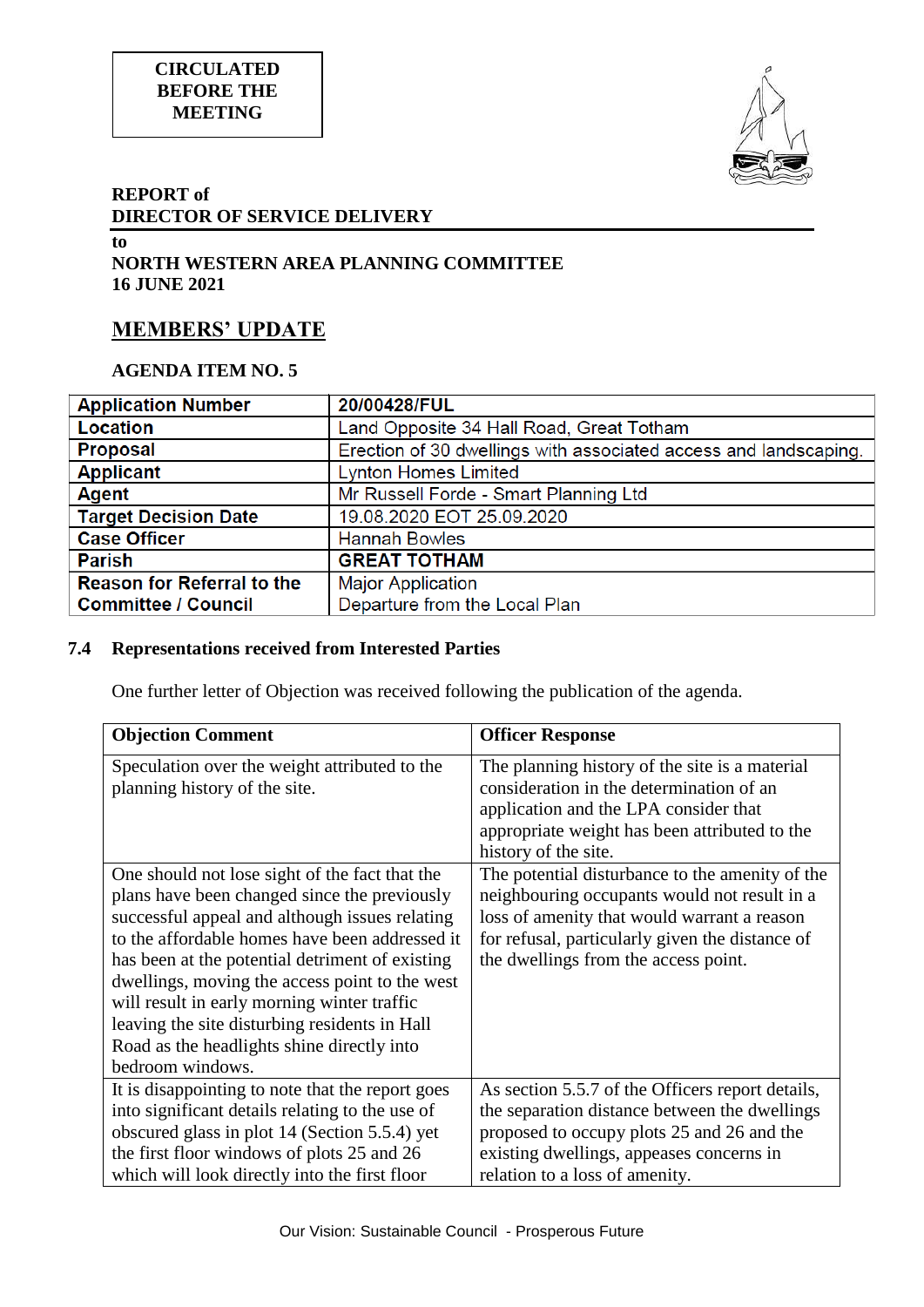| windows of the existing dwellings of $5, 6, 7$ |  |
|------------------------------------------------|--|
| and 8 Millways do not seem to have received    |  |
| the same level of significance.                |  |

# **8. PROPOSED CONDITIONS**

#### **Amendments to recommended conditions**

Please note the following changes have been made to the recommended conditions, as set out in section 8 within the Committee Report:

- Condition 14 has been removed as it duplicated the requirements of condition 15.
- Condition 24 has been re-worded to provide greater flexibility where remediation is not always possible/realistic prior to commencement.
- Condition 25 has been re-worded to prevent it being required prior to commencement
- Condition 26 and 27 have been removed as the information required by the conditions was submitted during the course of the application.
- 1. The development hereby permitted shall be begun before the expiration of three years from the date of this permission.

#### REASON

To comply with Section 91(1) of The Town & Country Planning Act 1990 (as amended).

2. The development hereby permitted shall be carried out in complete accordance with approved drawings 19.7013/M001, 19.7013/E101, 19.7013/P201G, 19.7013/P202, 19.7013/P203, 19/7013/M002, 19.7013/P204, 19.7013/P235, 19.7013/P234, 19.7013/P229, 19.7013/P225, 19.7013/P224, 19.7013/P223, 19.7013/P222, 19.7013/P240, 19.7013/P239, 19.7013/P237, 19.7013/P236, 19.7013/P233, 19.7013/P232, 19.7013/P231, 19.7013/P230, 19.7013/P228, 19.7013/P227, 19.7013/P226, 19.7013/P221, 19.7013/P219, 19.7013/P217, 19.7013/P215, 19.7013/P213 Rev B, 19.7013/P211, 19.7013/P209, 19.7013/P207, 19.7013/P205, 19.7013/P220, 19.7013/P218, 19.7013/P216, 19.7013/P214, 19.7013/P212 Rev A, 19.7013/P210, 19.7013/P208, 19.7013/P206, 20.053/LA01 Rev C, 20.053/LA02 Rev C, 200107/1 REV A, 200107/2 REV A and 20.053/HW01 Rev A.

## REASON

To ensure the development is carried out in accordance with the details as approved.

3. The development shall be implemented in accordance with the details of external finishing materials set out within the document titled Schedule of Materials and shall be retained as such in perpetuity.

#### REASON

To ensure the external appearance of the development is appropriate to the locality in accordance with policy D1 of the approved Maldon District Local Development Plan and the guidance contained in the Maldon District Design Guide SPD.

4. The development shall be implemented in accordance with the boundary treatment details included on plan references 20.053/LA01 Rev C and 20.053/LA02 Rev C and be retained as such in perpetuity.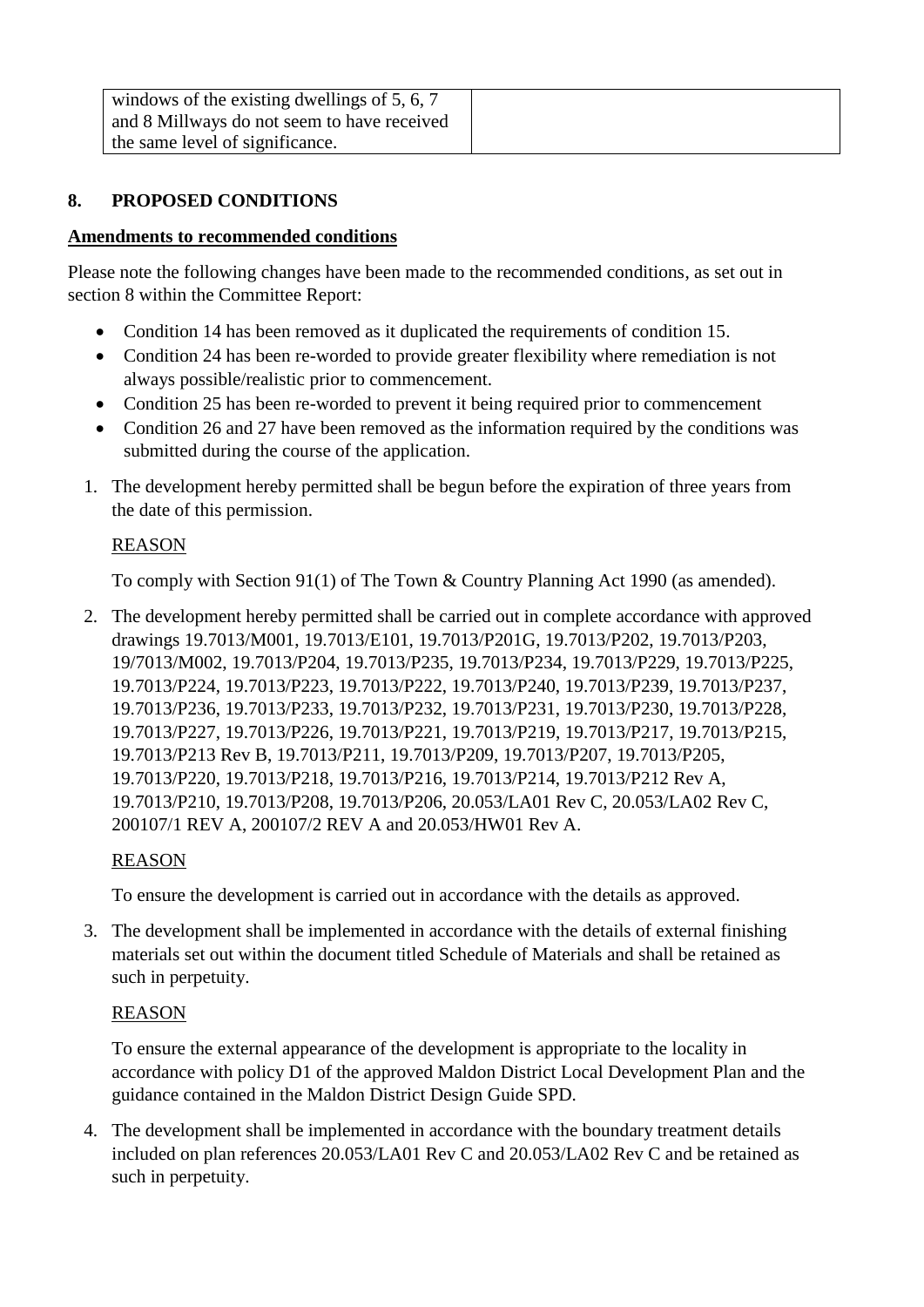# REASON

To ensure the external appearance of the development is appropriate to the locality and that the development would protect the amenities of the neighbouring occupiers in accordance with policy D1 of the approved Maldon District Local Development Plan and the guidance contained in the Maldon District Design Guide SPD.

5. The development shall be implemented in accordance with the hard landscaping details included on plan references 20.053/LA01 Rev C and 20.053/LA02 Rev C and be retained as such in perpetuity.

#### REASON

To ensure the external appearance of the development is appropriate to the locality and that the development would protect the amenities of the neighbouring occupiers in accordance with policy D1 of the approved Maldon District Local Development Plan and the guidance contained in the Maldon District Design Guide SPD.

- 6. Full details of the provision and subsequent retention of the soft landscape works on the site shall be submitted to and approved in writing by the local planning authority prior to any works occurring above ground level at the application site. These details shall include:
	- 1) Details of proposed schedules of species of trees and shrubs to be planted, planting layouts with stock sizes and planting numbers/densities.
	- 2) Details of the planting scheme implementation programme, including ground protection and preparation, weed clearance, stock sizes, seeding rates, planting methods, mulching, plant protection, staking and/or other support.
	- 3) Details of the aftercare and maintenance programme.

The soft landscape works shall be carried out as approved within the first available planting season (October to March inclusive) following the occupation of any part of the development hereby approved unless otherwise agreed in writing by the local planning authority. If within a period of five years from the date of the planting of any tree or plant, or any tree or plant planted in its replacement, is removed, uprooted, destroyed, dies, or becomes, in the opinion of the local planning authority, seriously damaged or defective, another tree or plant of the same species and size as that originally planted shall be planted in the same place, unless the local planning authority gives its written consent to any variation

#### REASON

To ensure the external appearance of the development is appropriate to the locality in accordance with policy D1 of the approved Maldon District Local Development Plan and the guidance contained in the Maldon District Design Guide SPD.

7. The approved arboricultural method statement prepared by Writtle Forest Consultancy dated April 2020 and the Tree Protection Plan reference 200107/2 Rev A submitted in support of the application shall be adhered to in full, subject to the pre-arranged supervision detailed in section 3 of the statement, by a suitably qualified and pre-appointed tree specialist. Further, written evidence of contemporaneous supervision and monitoring of the tree protection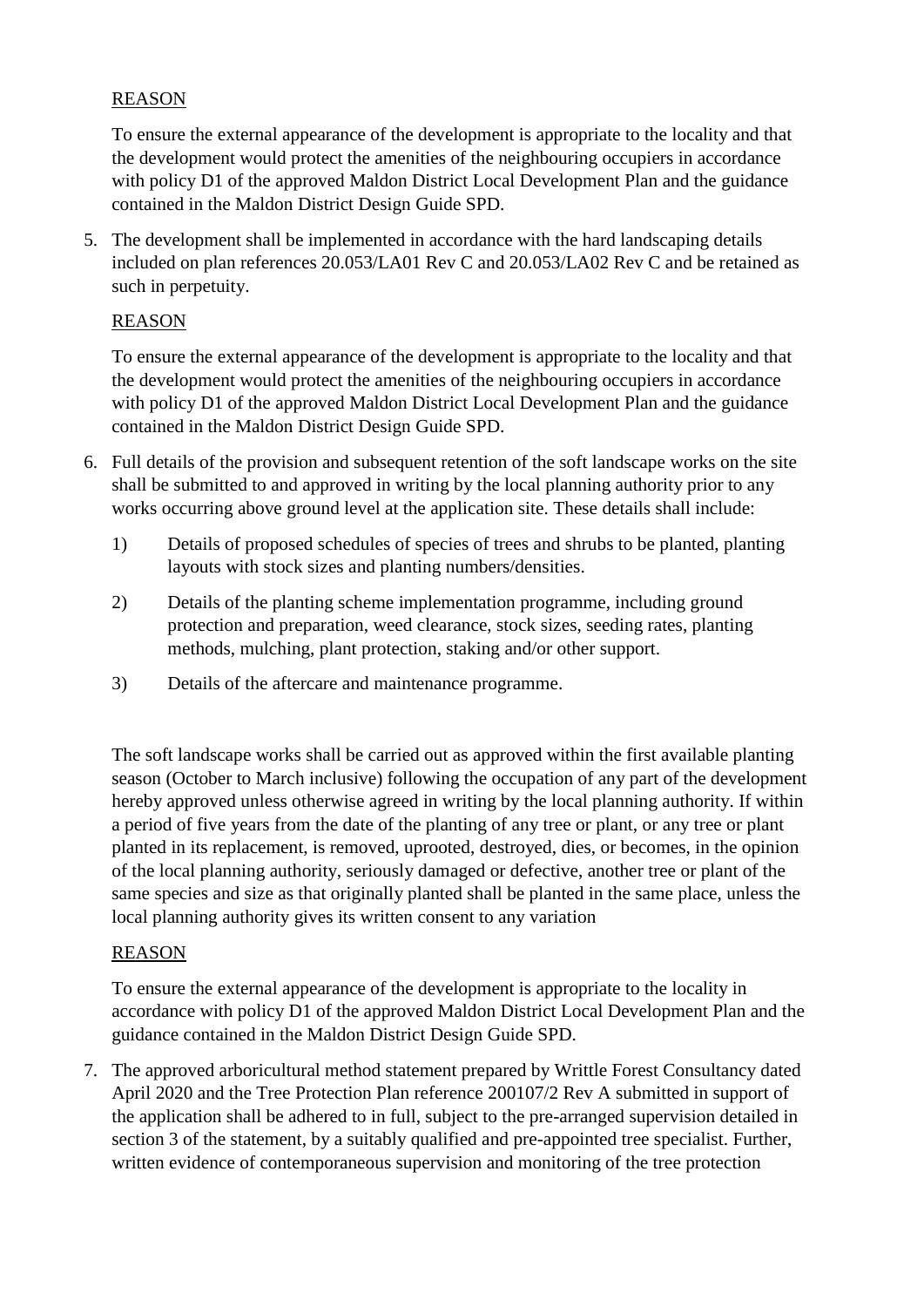throughout construction by a suitably qualified and pre-appointed tree specialist shall be submitted to the local planning authority upon completion of the development.

# **REASON**

To secure the retention of appropriate landscaping of the site in the interests of visual amenity and the character of the area and for their biodiversity value in accordance with policies D1 and N2 of the Maldon District Local Development Plan.

8. The first floor window on the west elevation of the dwelling which shall occupy plot 14 shall only be glazed in obscure glass (the glass to be obscure to at least Level 4 on the Pilkington Levels of Privacy, or such equivalent as may be agreed in writing with the local planning authority) and fixed shut, except for any top hung fan light which shall be a minimum of 1.7 metres above internal floor level unless otherwise agreed in writing by the local planning authority. In the case of multiple or double glazed units at least one layer of glass in the relevant units shall be glazed in obscure glass to at least Level 4.

# REASON

To protect the privacy and environment of people in neighbouring residential properties, in compliance with the National Planning Policy Framework (2019) and policies D1 and H4 of the approved Local Development Plan and the guidance contained in the Maldon District Design Guide SPD.

9. No development above ground level shall take place, until a Construction Management Plan has been submitted to and approved in writing by the local planning authority. The approved Plan shall be adhered to throughout the construction period. The Plan shall provide for:

i. the parking of vehicles of site operatives and visitors

ii. loading and unloading of plant and materials

- iii. storage of plant and materials used in constructing the development
- iv. wheel and underbody washing facilities

## REASON

To ensure that on-street parking of these vehicles in the adjoining streets does not occur and to ensure that loose materials and spoil are not brought out onto the highway in the interests of highway safety in accordance with policy T2 of the approved Local Development Plan.

10. Prior to occupation of the development, the proposed site access at its centre line shall be provided with a clear to ground visibility splay with dimensions of 2.4 metres by 60 metres in both directions on Hall Road, as measured from and along the nearside edge of the carriageway. Such vehicular visibility splays shall be provided before the access is first used by vehicular traffic and retained free of any obstruction at all times.

## REASON

To provide adequate inter-visibility between vehicles using the access and those in the existing public highway in the interest of highway safety in accordance with policy T2 of the approved Local Development Plan.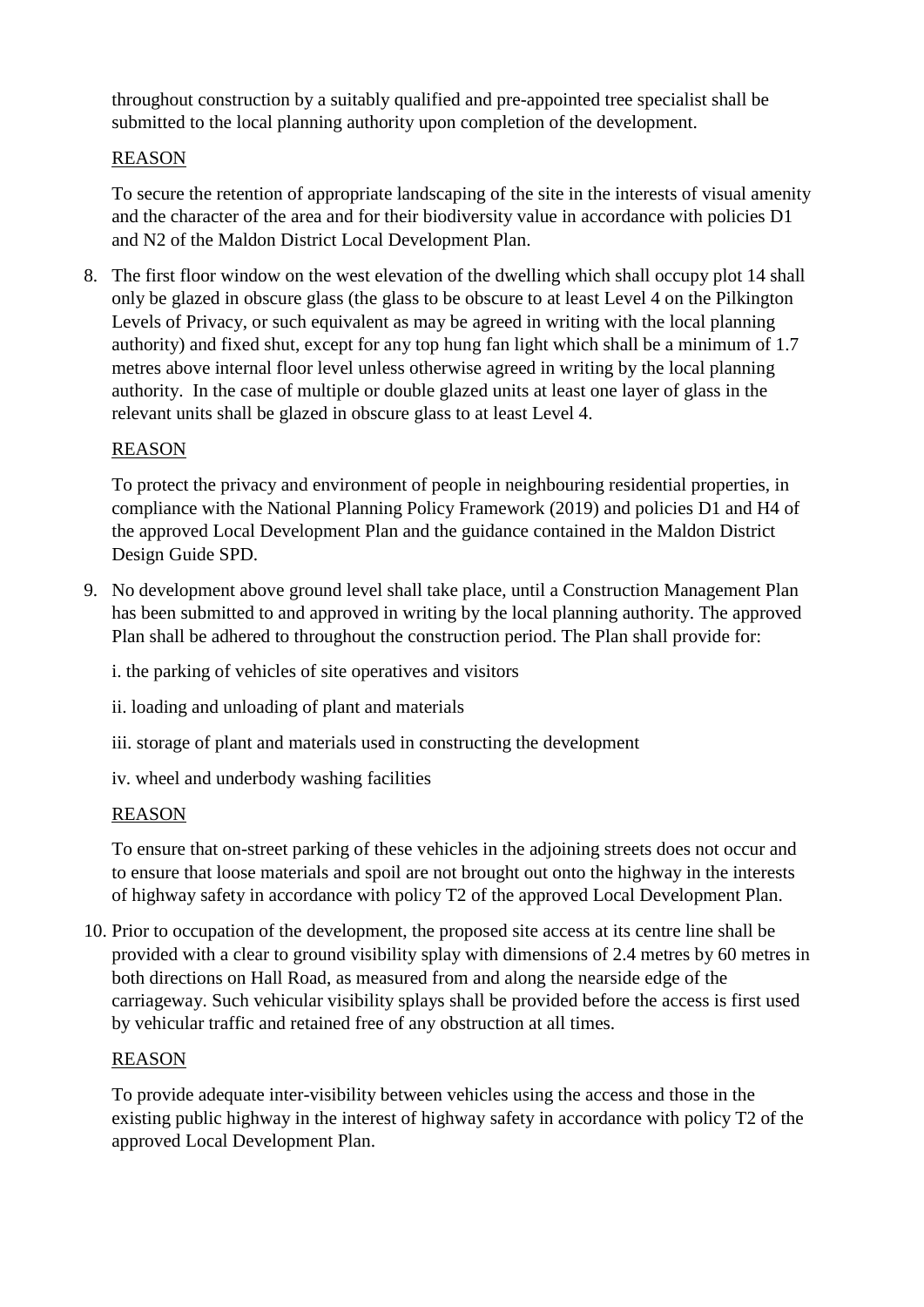- 11. Prior to first occupation of the development, highway works as shown in principle in the Proposed Site Plan shall be implemented to include, but not be limited to, the following:
	- The widening and construction of Hall Road to a width of 5 metres, from a point approximately outside 22 Hall Road to the site access, and then tapering back down to align with the original carriageway;
	- A 2m footway on the southern side of Hall Road extending from a point approximately outside 22 Hall Road to a point approximately 20m west of the proposed site access road, to connect with the proposed footway into the site;
	- two dropped kerbs with appropriate tactile paving across Hall Road to connect the two footways above;
	- A bellmouth access into the development with minimum radii of 6m and including two dropped kerbs with appropriate tactile.

## REASON

In the interests of highway safety, efficiency and accessibility, and to ensure suitable pedestrian access is provided in accordance with policy T2 of the approved Local Development Plan.

12. Cycle parking shall be provided in accordance with Maldon District Council's Parking Standards. The approved facilities shall be secure, convenient, covered and provided prior to occupation of the development and retained as such thereafter. REASON

To encourage trips by sustainable transport modes and in the interest of accessibility in accordance with policy T2 of the approved Local Development Plan.

13. No development above ground level shall occur until details of the development details of the foul drainage scheme to serve the development shall be submitted to and agreed in writing by the local planning authority. The agreed scheme shall be implemented prior to the first occupation of the development.

## REASON

To avoid the risk of water flooding and pollution in accordance with policy D2 of the Maldon Local Development Plan (2017).

- 14. No development shall take place until a final detailed surface water drainage scheme for the site, based on sustainable drainage principles and an assessment of the hydrological and hydro geological context of the development, has been submitted to and approved in writing by the local planning authority. The scheme should include but not be limited to:
	- 1) Limiting discharge rates to no more than 2.1l/s for all storm events up to and including the 1 in 100 year plus 40% allowance for climate change storm event. All relevant permissions to discharge from the site into any outfall should be demonstrated.
	- 2) Provide sufficient storage to ensure no off site flooding as a result of the development during all storm events up to and including the 1 in 100 year plus 40% climate change event.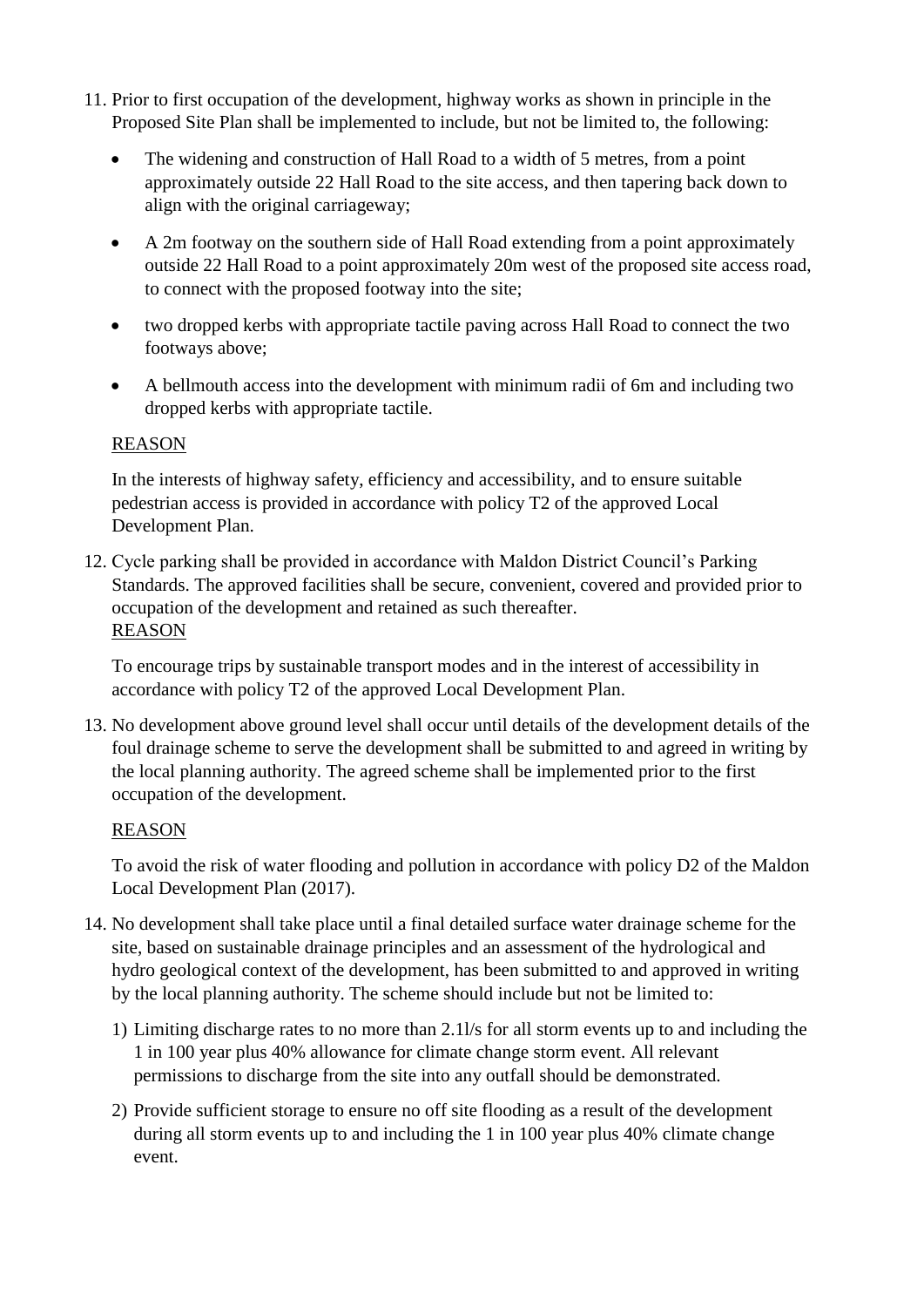- 3) Demonstrate that all storage features can half empty within 24 hours for the 1 in 30 plus 40% climate change critical storm event.
- 4) Final modelling and calculations for all areas of the drainage system.
- 5) The appropriate level of treatment for all runoff leaving the site, in line with the Simple Index Approach in chapter 26 of the CIRIA SuDS Manual C753.
- 6) Detailed engineering drawings of each component of the drainage scheme.
- 7) A final drainage plan which details exceedance and conveyance routes, FFL and ground levels, and location and sizing of any drainage features.
- 8) A written report summarising the final strategy and highlighting any minor changes to the approved strategy.

#### REASON

To prevent flooding by ensuring the satisfactory storage of/disposal of surface water from the site, to ensure the effective operation of SuDS features over the lifetime of the development, to provide mitigation of any environmental harm which may be caused to the local water environment in accordance with policy D2 of the Maldon Local Development Plan (2017).

15. No works shall take place until a scheme to minimise the risk of offsite flooding caused by surface water run-off and groundwater during construction works and prevent pollution has been submitted to, and approved in writing by, the local planning authority. The scheme shall subsequently be implemented as approved.

#### REASON

To mitigate increased flood risk to the surrounding area during the construction of the development in accordance with policy D2 of the Maldon Local Development Plan (2017).

16. Prior to occupation of the development hereby approved a maintenance plan detailing the maintenance arrangements including who is responsible for different elements of the surface water drainage system and the maintenance activities/frequencies, has been submitted to and agreed, in writing, by the Local Planning Authority.

Should any part be maintainable by a maintenance company, details of long term funding arrangements should be provided.

#### REASON

To ensure appropriate maintenance arrangements are put in place to enable the surface

water drainage system to function as intended to ensure mitigation against flood risk in accordance with policy D2 of the Maldon Local Development Plan (2017).

17. The applicant or any successor in title must maintain yearly logs of maintenance which should be carried out in accordance with any approved Maintenance Plan. These must be available for inspection upon a request by the Local Planning Authority.

#### REASON

To ensure the SuDS are maintained for the lifetime of the development as outlined in any approved Maintenance Plan so that they continue to function as intended to ensure mitigation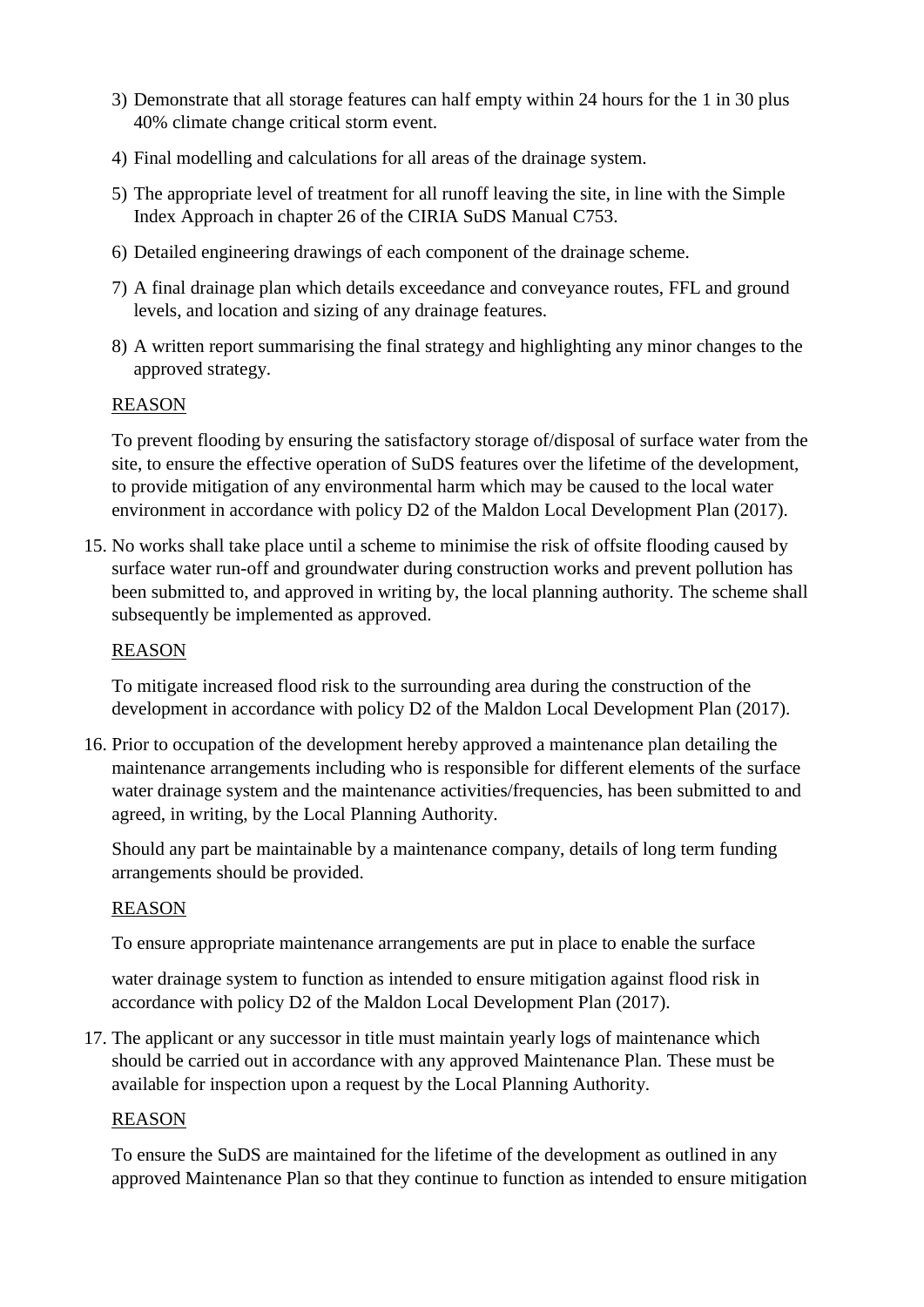against flood risk in accordance with policy D2 of the Maldon Local Development Plan (2017).

18. All mitigation and enhancement measures and/or works shall be carried out in accordance with the details contained in the Phase 1 Habitat Survey (DF Clark 2016), the Ecological Survey Update (DF Clarke 2018), and the Reptile Translocation Report (DF Clark 2019) as submitted with the planning application.

This may include the appointment of an appropriately competent person e.g. an ecological clerk of works (ECoW,) to provide on-site ecological expertise during construction. The appointed person shall undertake all activities, and works shall be carried out, in accordance with the approved details."

## REASON

To conserve and enhance protected and priority species in accordance with policy N2 of the Local Development Plan.

- 19.Prior to any works above slab level a Biodiversity Enhancement Strategy for Protected and Priority species shall be submitted to and approved in writing by the local planning authority. The content of the Biodiversity Enhancement Strategy shall include the following:
	- a) Purpose and conservation objectives for the proposed enhancement measures;
	- b) detailed designs to achieve stated objectives;
	- c) locations of proposed enhancement measures by appropriate maps and plans;
	- d) persons responsible for implementing the enhancement measures;
	- e) details of initial aftercare and long-term maintenance (where relevant).

The works shall be implemented in accordance with the approved details and shall be retained in that manner thereafter.

# REASON

To conserve and enhance protected and priority species in accordance with policy N2 of the Local Development Plan.

20.Prior to the first occupation of the development hereby approved a lighting design scheme for biodiversity shall be submitted to and approved in writing by the local planning authority. The scheme shall identify those features on site that are particularly sensitive for bats and that are likely to cause disturbance along important routes used for foraging; and show how and where external lighting will be installed (through the provision of appropriate lighting contour plans, lsolux drawings and technical specifications) so that it can be clearly demonstrated that areas to be lit will not disturb or prevent bats using their territory.

All external lighting shall be installed in accordance with the specifications and locations set out in the scheme and maintained thereafter in accordance with the scheme.

## REASON

To protected priority species in accordance with policy N2 of the Local Development Plan.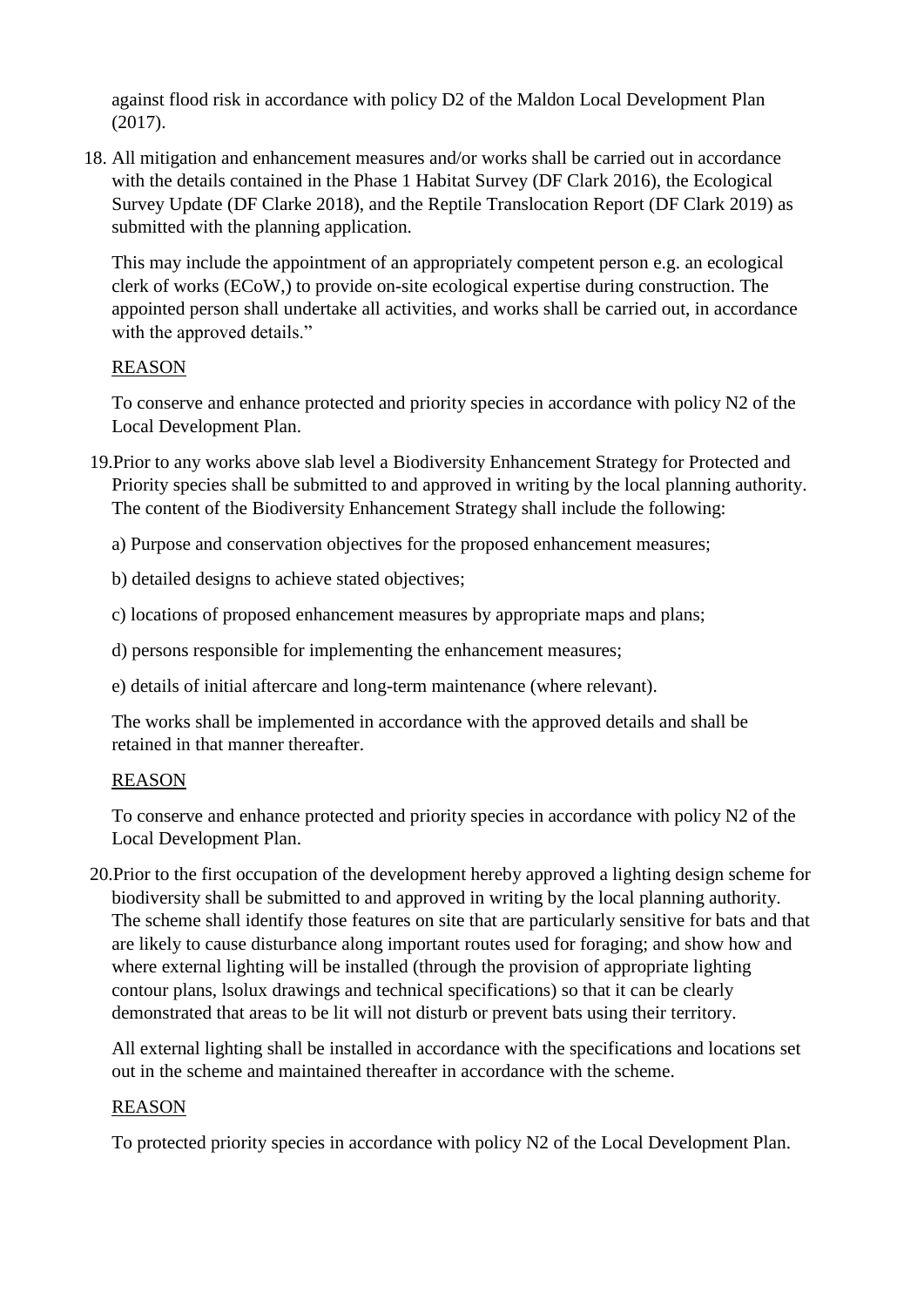21. No development shall take place, other than that required to enable remediation, until a detailed remediation scheme to bring the site to a condition suitable for the intended use has been submitted to and approved by the local planning authority in writing. The measures set out in the remediation scheme shall be implemented prior to commencement where possible. Where remediation measures are incorporated into the wider development and cannot be completed prior to commencement they shall be highlighted in the remediation scheme submitted for approval.

The scheme will remove unacceptable risks to human health, buildings and other property and the natural and historical environment. It must include all works to be undertaken, proposed remediation objectives and remediation criteria, timetable of works and site management procedures. The scheme must ensure that the site will not qualify as contaminated land under Part 2A of the Environmental Protection Act 1990 in relation to the intended use of the land after remediation.

This shall be conducted in accordance with the Essex Contaminated Land Consortium's 'Land Affected by Contamination: Technical Guidance for Applicants and Developers' and the Environment Agency's 'Land Contamination Risk Management' guidance.

# REASON

To ensure any contamination found present on the land is remediated in the interests of the occupiers of the dwellings on this development in accordance with policy of the D2 of the Local Development Plan, the guidance contained within the National Planning Policy Framework.

22. The measures set out in the remediation scheme shall be implemented in full.

Following completion of measures identified in the remediation scheme, a verification report that demonstrates the effectiveness of the remediation carried out must be produced and submitted to the local planning authority within 28 days. The scheme must ensure that the site will not qualify as contaminated land under Part 2A of the Environmental Protection Act 1990 in relation to the intended use of the land after remediation.

This shall be conducted in accordance with the Essex Contaminated Land Consortium's 'Land Affected by Contamination: Technical Guidance for Applicants and Developers' and the Environment Agency's 'Land Contamination Risk Management' guidance."

# REASON

To ensure any contamination found present on the land is remediated in the interests of the occupiers of the dwellings on this development in accordance with policy of the D2 of the Local Development Plan, the guidance contained within the National Planning Policy Framework.

## REASON

To protect and prevent the pollution of the water environment (particularly the Secondary A aquifer and EU Water Framework Directive Drinking Water Protected Area) from potential pollutants associated with current and previous land uses in compliance with policy D2 of the Local Development plan and guidance contained within the National Planning Policy Framework.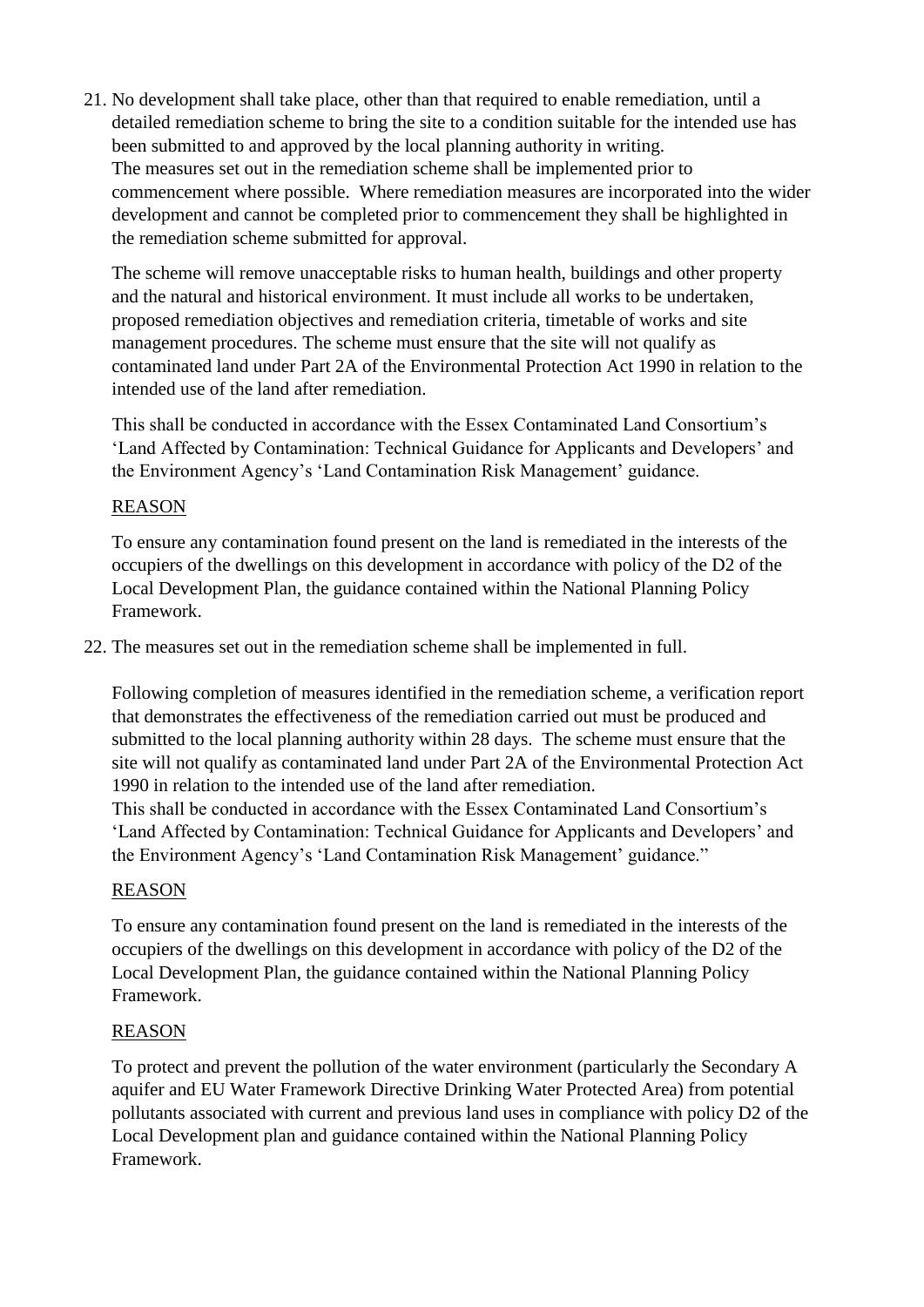23. If, during development, contamination not previously identified is found to be present at the site then no further development (unless otherwise agreed in writing with the local planning authority) shall be carried out until the developer has submitted a remediation strategy to the local planning authority detailing how this unsuspected contamination shall be dealt with and obtained written approval from the local planning authority. The remediation strategy shall be implemented as approved.

## REASON

To ensure any contamination found present on the land is remediated in the interests of the occupiers of the dwellings on this development in accordance with policy of the D2 of the Local Development Plan, the guidance contained within the National Planning Policy Framework.

24. No drainage systems for the infiltration of surface water drainage into the ground are permitted other than with the express written consent of the local planning authority, which may be given for those parts of the site where it has been demonstrated that there is no resultant unacceptable risk to controlled waters. The development shall be carried out in accordance with the approval details.

# REASON

To protect and prevent the pollution of the water environment (particularly the Secondary A aquifer and EU Water Framework Directive Drinking Water Protected Area) in line with policy of the D1 of the Local Development Plan, the guidance contained within the National Planning Policy Framework. The water environment is potentially vulnerable and there is an increased potential for pollution from inappropriately located and/or designed infiltration sustainable drainage systems (SuDS) such as soakaways, unsealed porous pavement systems or infiltration basins.

25. Piling or any other foundation designs using penetrative methods shall not be permitted other than with the express written consent of the Local Planning Authority, which may be given for those parts of the site where it has been demonstrated that there is no resultant unacceptable risk to groundwater. The development shall be carried out in accordance with the approved details.

## REASON

Piling or other penetrative ground improvement methods can increase the risk to the water environment by introducing preferential pathways for the movement of contamination into the underlying aquifer and/or impacting surface water quality. For development involving piling or other penetrative ground improvement methods on a site potentially affected by contamination or where groundwater is present at a shallow depth, a suitable Foundation Works Risk Assessment based on the results of the site investigation and any remediation should be undertaken. This assessment should underpin the choice of founding technique and any mitigation measures employed, to ensure the process does not cause, or create preferential pathways for, the movement of contamination into the underlying aquifer, or impacting surface water quality.